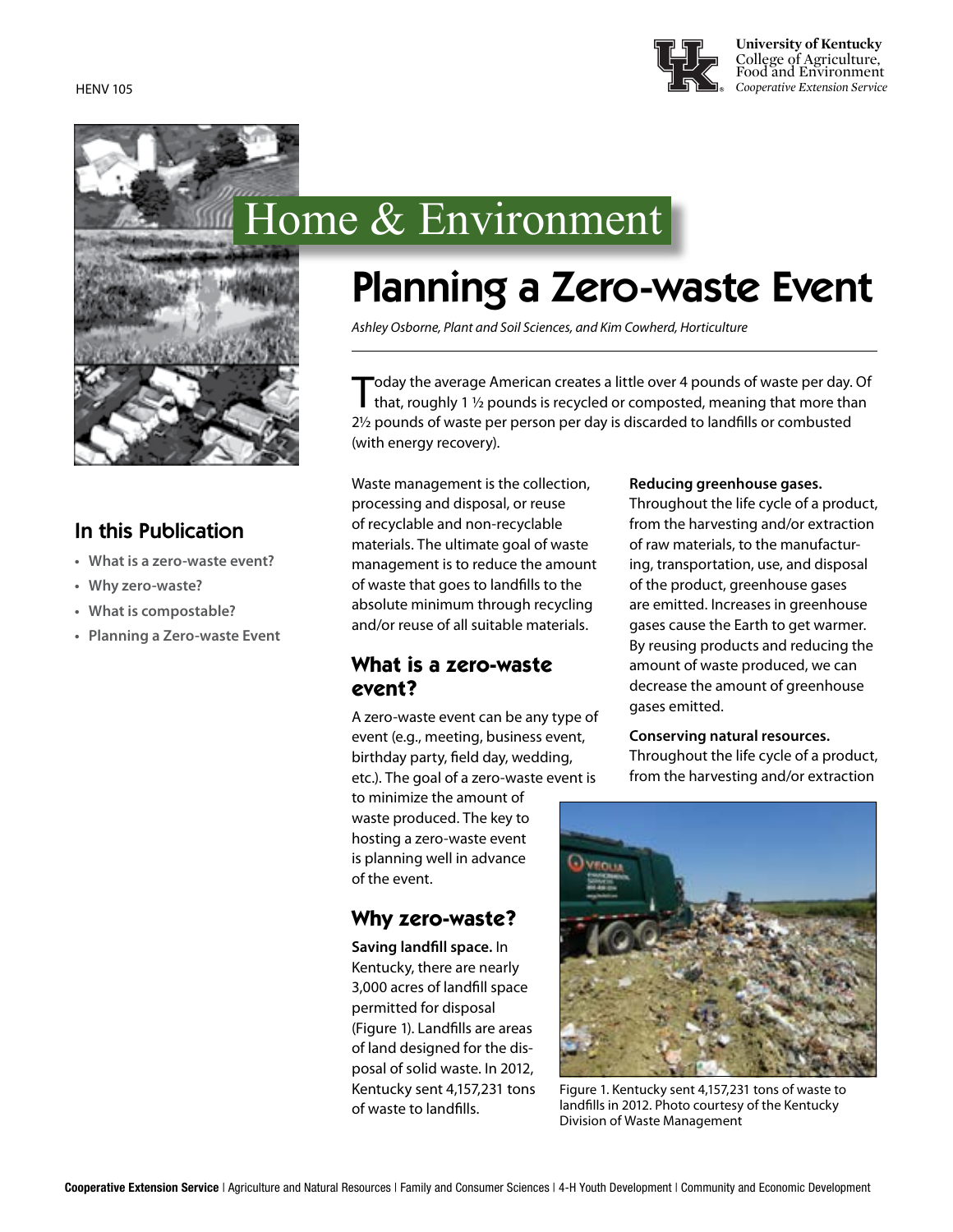of raw materials, to the manufacturing, transportation, use, and disposal of the item, natural resources (e.g., trees, ore, oil, water, etc.) are used. We can conserve natural resources by reducing the amount of wastes produced, and recycling and reusing items whenever possible.

### **What is compostable?**

**Myth:** Biodegradable products will breakdown and biodegrade in a landfill.

**Fact:** Biodegradable products do NOT breakdown and biodegrade in a landfill. Landfills lack the proper balance of oxygen, moisture, temperature, and nutrients needed for biodegradable items to breakdown and decompose.

The U.S. Environmental Protection Agency defines biodegradable as the ability of a material to break down physically and/or chemically by microorganisms. Although biodegradable plastics were first introduced in the late 1980s, standards were not

developed until 2002. These standards (ASTM D6400 and ASTM D6868) test products labeled as compostable and/ or biodegradable. The tests that are conducted examine how the products breakdown in municipal and industrial composting facilities. A product that meets Standard ASTM D6400 and/or ASTM D6868 will breakdown within

a time period similar to other known compostable materials when placed in a municipal or industrial composting facility. The Biodegradable Products Institute (BPI) and US Composting Council have created a Compostable Label (Figure 2) for products that meet ASTM D6400 and D6868 Standards so that consumers, waste haulers, and officials can easily identify these products. Note that products labeled compostable or biodegradable will NOT breakdown in a home composting bin or landfill. Home composting bins/ piles do not reach the temperatures needed to breakdown these items.

Compostable products are biodegradable in a municipal or industrial Figure 2. Compostable Label created by BPI and US Composting Council. Find a list of compostable products with the Compostable Label on the BPI website at [http://products.bpiworld.org/.](http://products.bpiworld.org/)

composting facility. As these products breakdown they turn into valuable organic matter that can be used as a soil amendment or mulch. Compostable dishware and utensils are available from various retailers (e.g., big box stores, groceries, etc.). If compostable tableware is not feasible (due to factors such as costs, a commercial-scale compost facility is not available, etc.) paper plates and napkins can be used and composted in a backyard/home compost bin.

### **Planning a Zero-waste Event**

The following list is provided to help make your next event zero-waste. These tips will help you as you plan and carry out your event.

### **Event Advertisement**

• Use electronic media (e.g., websites, email/listservs, electronic newsletters, electronic invitations, and social media).

### **Food**

- Have participants RSVP or register, online or by phone, to have an accurate headcount for food.
- Encourage participates to bring their own travel mug and reusable water bottle.
- Use tableware (e.g., plates, cups, utensils, cloth napkins and tablecloths) that can be washed and reused. Tableware can be borrowed from colleagues, family and friends or rented. If tableware is not available use compostable dishware and utensils if a commercial-scale composting facility is available. Check with your county Solid Waste Coordinator to find out if a commercial-scale composting facility is available in your area. County Solid Waste Coordinators' contact information is available online at [http://waste.ky.gov/RLA/Documents/](http://waste.ky.gov/RLA/Documents/Solid%20Waste%20Coordinators%208-25-10.pdf) [Solid%20Waste%20Coordinators%20](http://waste.ky.gov/RLA/Documents/Solid%20Waste%20Coordinators%208-25-10.pdf) [8-25-10.pdf.](http://waste.ky.gov/RLA/Documents/Solid%20Waste%20Coordinators%208-25-10.pdf)
- Avoid Styrofoam.
- Avoid individually wrapped items (e.g., chips, bottled water, packaged fork, knife, spoon, and napkin sets, etc.).
- Buy condiments, sugar, sweeteners, and creamers in bulk as opposed to single use packets.
- Offer buffet style meals in lieu of boxed meals (e.g., boxed lunches).
- Be mindful of serving size. Avoid serving more food than will be eaten.
- Donate excess food to local shelters or soup kitchens. Visit the Kentucky Food Banks Association's website at <http://www.kafb.org/> for information on local food pantries and shelters in your community that accept nonperishable food items. Not all shelters are equipped to accept prepared foods, such as prepared box lunches. In the Louisville area, Dare to Care Food Bank can provide information regarding donating prepared foods. For more information contact Dare to Care Food Bank at (502) 736-9409.

• Collect food waste to be composted. Commercial-scale composting facilities are able to accept items such as meats, bones, and baked goods, however, if composting in a backyard compost bin meats, bones, and baked goods are not recommended due to possible odor and rodent problems. For information about home composting contact your county Extension agent or download the Extension bulletin on home composting at [http://www2.ca.uky.](http://www2.ca.uky.edu/agc/pubs/ho/ho75/ho75.pdf) [edu/agc/pubs/ho/ho75/ho75.pdf](http://www2.ca.uky.edu/agc/pubs/ho/ho75/ho75.pdf).

In 2012, the single largest component of municipal solid waste being sent to landfills was not paper or plastic, aluminum cans or glass, but food waste. Roughly 34 million tons of food waste was thrown out in 2012. Food waste, which includes uneaten food and food preparation scraps, can be hard on our environment and our wallets.

### **Recycling and Composting**

• Contact your county Solid Waste Coordinator to find out about local recycling and composting programs. Ask which items can be recycled in your community, including aluminum cans, aluminum foil, plastics, paper, and cardboard. If your community does not offer a recycling program, visit Earth911.com and/or Terracycle's websites for information and ideas on recycling and reuse. Earth911.com, [http://search.earth911.](http://search.earth911.com/) [com/,](http://search.earth911.com/) is a website that enables you

to search for locations near you that will accept items to be recycled. Terracycle, [https://www.terracycle.com/](https://www.terracycle.com/en-US/) [en-US/](https://www.terracycle.com/en-US/), is a company that collects packaging and products to reuse and repurpose.

- Place recycling, composting, and waste receptacles near entryways and exits, food and eating areas, and high traffic areas.
- Label each container with reusable signs that have photographs and text stating the designated use. Print and laminate signs at the end of this publication to label receptacles at your events—signs can be adapted for your program.
- Designate one or more volunteers to monitor recycling and trash receptacles. Some individuals will inevitably place trash in the recycling container and recyclables in the trash container.

### **Decorations**

- Use natural items that can be composted once the event is over (e.g., in spring and summer use fresh flowers, in fall use gourds, pumpkins, and mums, and in winter use holly sprigs and pine cones).
- Use cloth tablecloths that can be washed and reused.

### **Handouts**

- Avoid handouts if possible. Have information available online for participants to view and print out if desired. (Send a follow-up email to all participants with noted websites or provide a one-page information sheet with websites discussed.) Or consider providing participates with information on a memory card or flash drive that can be reused.
- If handouts are provided, print on both sides and use paper made from recycled content.

### **Table 1. Recycling symbols and categories.**

| <b>Symbol</b> | <b>Common items</b>                                                                                 |
|---------------|-----------------------------------------------------------------------------------------------------|
|               | Soda and water bottles                                                                              |
|               | Milk and juice bottles, cleaning product bottles, and plastic<br>and trash bags                     |
|               | PVC piping and some cleaning and food product bottles                                               |
|               | Squeezable bottles, and food and shopping bags                                                      |
|               | Bottle caps, some food and medicine bottles, and straws                                             |
| 6             | Rigid foam products such as cups, plates, and silverware, and<br>some medicine bottles and CD cases |
|               | All other plastics, including mixed and layered plastics                                            |

Contact your county Solid Waste Coordinator for information on recycling programs in your area.

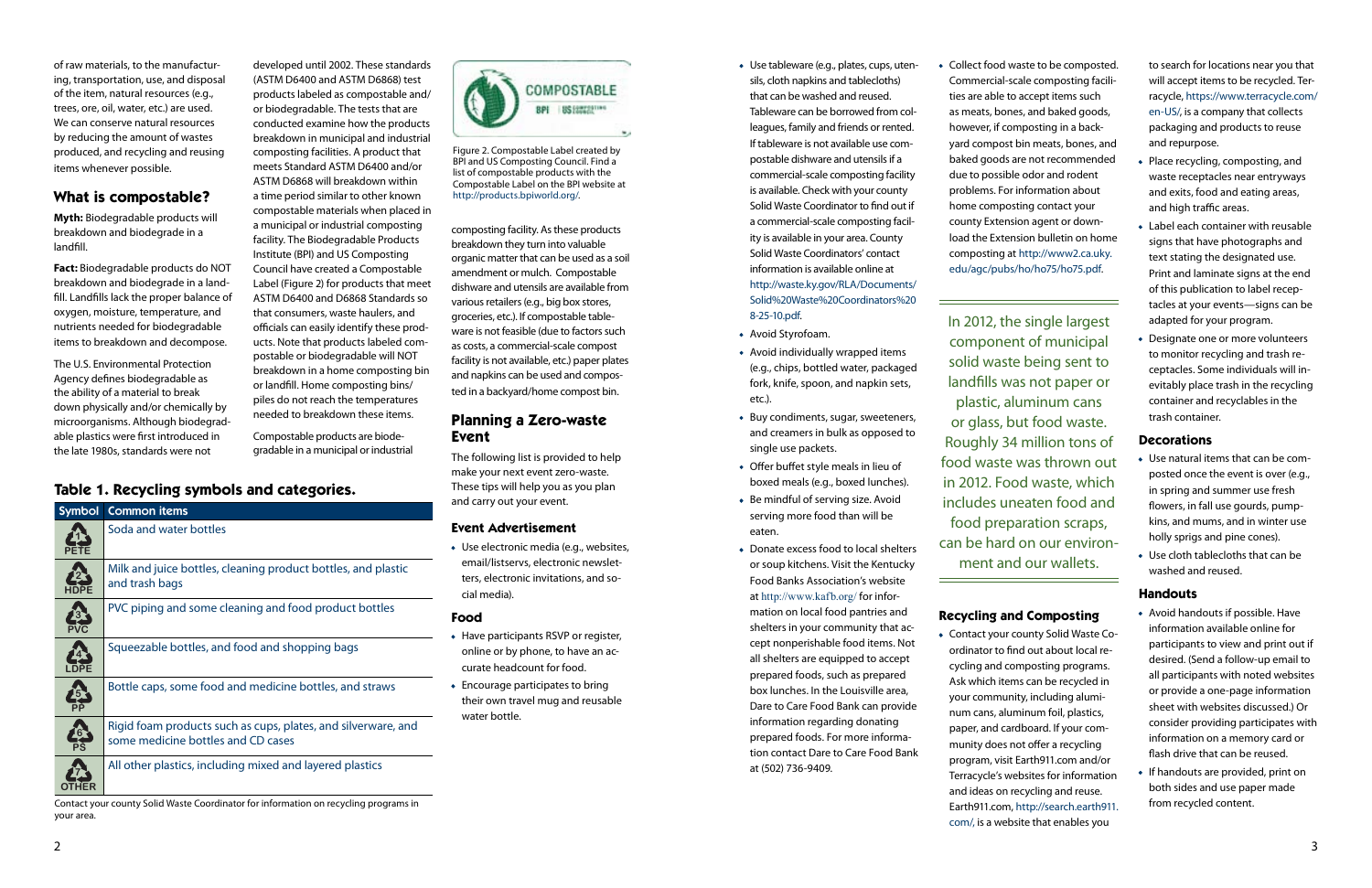

### **Door Prizes and Gifts**

• Offer items that are usable and locally made (e.g., native plant seeds, potted plants used as centerpieces, soaps, mugs, etc.).

### **Volunteers (e.g., Homemaker Members, 4-H'ers, Partner Agencies, etc.)**

- Meet with volunteers to discuss the event (e.g., why zero-waste is important, the goals of the event, and their role at the event).
- Assign volunteers task (e.g., set-up, clean-up, food, waste receptacles, decorations, prizes/gifts, etc.).

### **Educating Others**

- At the event, provide time to discuss with participants about zero-waste and the efforts to reduce waste at the event.
- Keep a record of your successes! Record the weight of compostables, recyclables, and trash collected at your event. Compare these recordings with future events. Did you compost and recycle more?
- Share successes with colleagues, partner agencies, and community members.

Regardless of what type of event you are planning, any event can be a zero-waste event if preparations are made in advance and plans are communicated with event organizers and participants.

### **References**

- Biodegradable Products Institute, Inc. N.D. What is a certified compostable product? Retrieved on November 13, 2012, at: [http://www.bpiworld.org/](http://www.bpiworld.org/Default.aspx?pageId=343343) [Default.aspx?pageId=343343](http://www.bpiworld.org/Default.aspx?pageId=343343).
- Biodegradable Products Institute, Inc. N.D. The Compostable Logo. Retrieved on April 14, 2014, at:<http://www.bpiworld.org/BPI-Public/Program.html>.

Bluegrass Greensource. N.D. Conducting Zero Waste Events.

- City of Santa Monica Resource Recovery and Recycling Division. 2012. Zero Waste Event Planning Guide. Retrieved on November 13, 2012, at: [http://](http://www.smgov.net/uploadedFiles/Departments/Airport/Propery_Management/Event_and_Filming_Permits/Zero%20Waste%20Guide%20FINAL.pdf) [www.smgov.net/uploadedFiles/Departments/Airport/Propery\\_Manage](http://www.smgov.net/uploadedFiles/Departments/Airport/Propery_Management/Event_and_Filming_Permits/Zero%20Waste%20Guide%20FINAL.pdf)[ment/Event\\_and\\_Filming\\_Permits/Zero%20Waste%20Guide%20FINAL.](http://www.smgov.net/uploadedFiles/Departments/Airport/Propery_Management/Event_and_Filming_Permits/Zero%20Waste%20Guide%20FINAL.pdf) [pdf.](http://www.smgov.net/uploadedFiles/Departments/Airport/Propery_Management/Event_and_Filming_Permits/Zero%20Waste%20Guide%20FINAL.pdf)
- City of Olympia, Washington. 2012. Zero Waste Events and Planning Guide. Retrieved on November 13, 2012, at: [http://olympiawa.gov/city-utilities/](http://olympiawa.gov/city-utilities/garbage-and-recycling/zero-waste/zero-waste-events-planning-guide) [garbage-and-recycling/zero-waste/zero-waste-events-planning-guide.](http://olympiawa.gov/city-utilities/garbage-and-recycling/zero-waste/zero-waste-events-planning-guide)
- Environment and Plastics Industry Council. N.D. Biodegradation Won't Solve the Landfill Crunch. Retrieved on November 13, 2012, at: [http://www.](http://www.bpiworld.org/resources/Documents/EPIC%20Position%20on%20Biodegradability%20and%20Landfills.pdf) [bpiworld.org/resources/Documents/EPIC%20Position%20on%20Biode](http://www.bpiworld.org/resources/Documents/EPIC%20Position%20on%20Biodegradability%20and%20Landfills.pdf)[gradability%20and%20Landfills.pdf](http://www.bpiworld.org/resources/Documents/EPIC%20Position%20on%20Biodegradability%20and%20Landfills.pdf).
- Green, Robin. Kentucky Division of Waste Management. Email correspondence. October 2014.
- Kentucky Division of Waste Management. 2013. Annual Report Fiscal Year 2013. Retrieved on April 14, 2014, at: [http://waste.ky.gov/Annual%20Re](http://waste.ky.gov/Annual%20Reports/DWM%20Annual%20Report%20for%202013.pdf)[ports/DWM%20Annual%20Report%20for%202013.pdf.](http://waste.ky.gov/Annual%20Reports/DWM%20Annual%20Report%20for%202013.pdf)
- National Academy of Science. 2001. Climate Change Science: An Analysis of Some Key Questions. Retrieved on August 21, 2012, at: [http://books.nap.](http://books.nap.edu/html/climatechange/1.html) [edu/html/climatechange/1.html.](http://books.nap.edu/html/climatechange/1.html)
- U.S. Environmental Protection Agency. N.D. Climate Change and Waste. Retrieved on November 14, 2012, at: [http://www.epa.gov/climatechange/](http://www.epa.gov/climatechange/wycd/waste/downloads/cc-waste.pdf) [wycd/waste/downloads/cc-waste.pdf](http://www.epa.gov/climatechange/wycd/waste/downloads/cc-waste.pdf).
- U.S. Environmental Protection Agency. 2014. Municipal Solid Waste Generation, Recycling, and Disposal in the United States: Facts and Figures for 2012. Retrieved on October 1, 2014, at: [http://www.epa.gov/epawaste/](http://www.epa.gov/epawaste/nonhaz/municipal/pubs/2012_msw_fs.pdf) [nonhaz/municipal/pubs/2012\\_msw\\_fs.pdf.](http://www.epa.gov/epawaste/nonhaz/municipal/pubs/2012_msw_fs.pdf)
- U.S. Environmental Protection Agency. 2014. Reducing Food Wastes for Businesses. Retrieved on April 14, 2014, at: <http://www.epa.gov/foodrecovery/>.
- U.S. Environmental Protection Agency. 2014. Terminology Services. Retrieved on April 14, 2014, at: [http://ofmpub.epa.gov/sor\\_internet/registry/](http://ofmpub.epa.gov/sor_internet/registry/termreg/home/overview/home.do) [termreg/home/overview/home.do.](http://ofmpub.epa.gov/sor_internet/registry/termreg/home/overview/home.do)
- Zero Waste California. 2007. Performance Evaluation of Environmentally Degradable Plastic Packaging and Disposable Food Service Ware - Final Report. Retrieved on November 13, 2012, at: [http://www.calrecycle.](http://www.calrecycle.ca.gov/Publications/Documents/Plastics/43208001.pdf) [ca.gov/Publications/Documents/Plastics/43208001.pdf](http://www.calrecycle.ca.gov/Publications/Documents/Plastics/43208001.pdf).

# Compost these items here

- Compostable plates and cutlery
- Compostable cups
- Napkins and paper towels
- Food and food scraps





images © Thinkstock.com 2015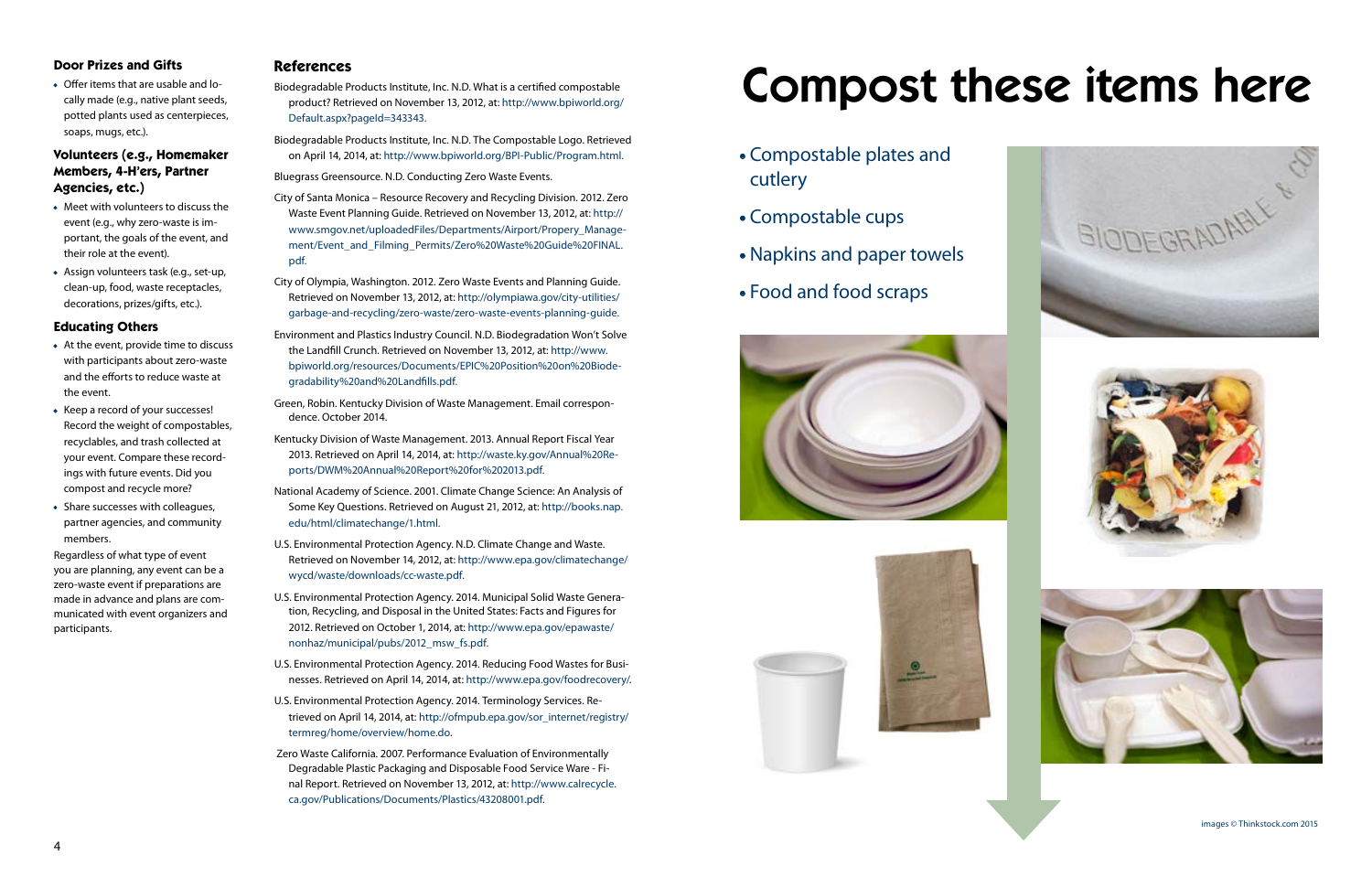# Recycle these items here

- Aluminum cans
- Glass
- Paper
- Plastic
- Cardboard











# Trash goes here Sent to landfill





- 
- 
- 
- Plastic sandwich bags
- Juice boxes

images © Thinkstock.com 2015 images © Thinkstock.com 2015